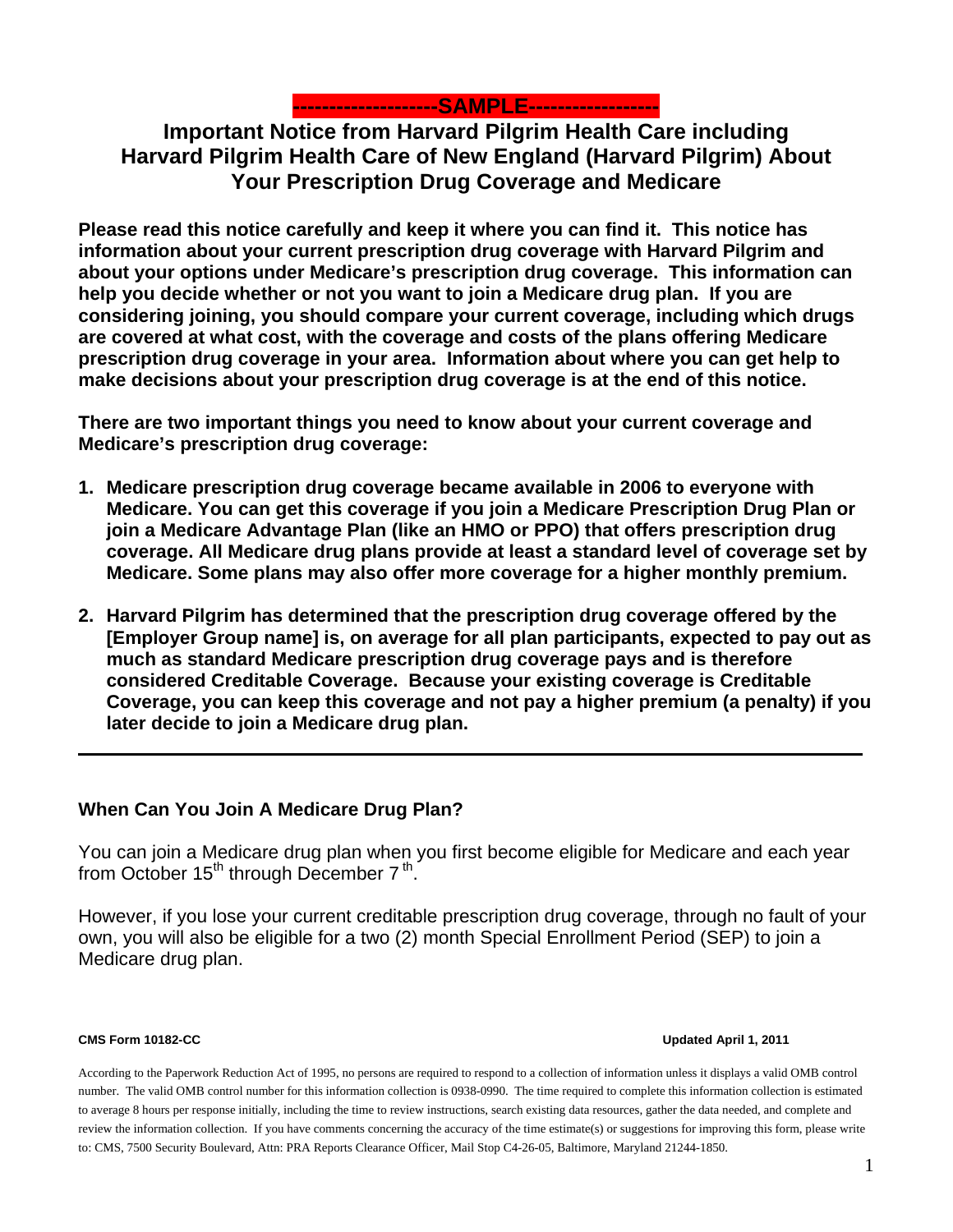## **What Happens To Your Current Coverage If You Decide to Join A Medicare Drug Plan?**

If you decide to join a Medicare drug plan, your current Harvard Pilgrim coverage may be affected. If, when joining a Medicare drug plan, you drop your current Harvard Pilgrim coverage, then be aware that you and your dependents may not be able to get this coverage back.

## **When Will You Pay A higher Premium (penalty) To Join A Medicare Drug Plan?**

You should also know that if you drop or lose your current coverage with Harvard Pilgrim and don't join a Medicare drug plan within 63 continuous days after your current coverage ends, you may pay a higher premium (a penalty) to join a Medicare drug plan later.

If you go 63 continuous days or longer without creditable prescription drug coverage, your monthly premium may go up by at least 1% of the Medicare base beneficiary premium per month for every month that you did not have that coverage. For example, if you go nineteen months without creditable coverage, your premium may consistently be at least 19% higher than the Medicare base beneficiary premium. You may have to pay this higher premium (a penalty) as long as you have Medicare prescription drug coverage. In addition, you may have to wait until the following October to join.

## **For More Information About This Notice Or Your Current Prescription Drug Coverage…**

Call Harvard Pilgrim's Member Service Department at (888) 333-4742. **NOTE:** You will get this notice each year. You will also get it before the next period you can join a Medicare drug plan, and if this coverage through [Employer Group name] or Harvard Pilgrim changes. You also may request a copy of this notice at any time.

## **For More Information About Your Options Under Medicare Prescription Drug Coverage…**

More detailed information about Medicare plans that offer prescription drug coverage is in the "Medicare & You" handbook. You'll get a copy of the handbook in the mail every year from Medicare. You may also be contacted directly by Medicare drug plans.

For more information about Medicare prescription drug coverage:

- Visit [www.medicare.gov](http://www.medicare.gov/)
- Call your State Health Insurance Assistance Program (see the inside back cover of your copy of the "Medicare & You" handbook for their telephone number) for personalized help
- Call 1-800-MEDICARE (1-800-633-4227). TTY users should call 1-877-486-2048.

If you have limited income and resources, extra help paying for Medicare prescription drug coverage is available. For information about this extra help, visit Social Security on the web at [www.socialsecurity.gov](http://www.socialsecurity.gov/), or call them at 1-800-772-1213 (TTY 1-800-325-0778).

#### **CMS Form 10182-CC Updated April 1, 2011**

According to the Paperwork Reduction Act of 1995, no persons are required to respond to a collection of information unless it displays a valid OMB control number. The valid OMB control number for this information collection is 0938-0990. The time required to complete this information collection is estimated to average 8 hours per response initially, including the time to review instructions, search existing data resources, gather the data needed, and complete and review the information collection. If you have comments concerning the accuracy of the time estimate(s) or suggestions for improving this form, please write to: CMS, 7500 Security Boulevard, Attn: PRA Reports Clearance Officer, Mail Stop C4-26-05, Baltimore, Maryland 21244-1850.